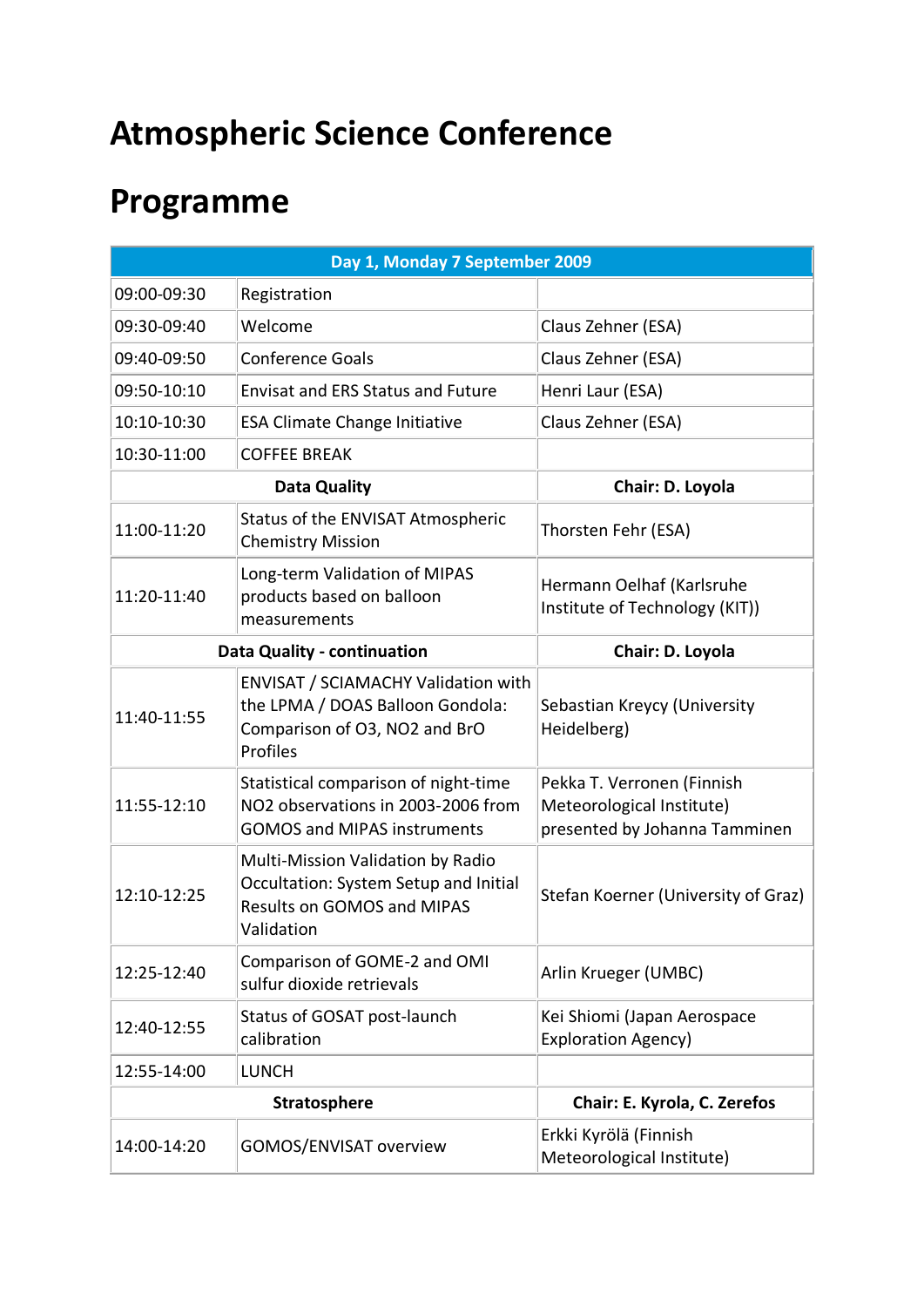|             | <b>Stratosphere - continuation</b>                                                                                                                                             | Chair: E. Kyrola, C. Zerefos                                                 |
|-------------|--------------------------------------------------------------------------------------------------------------------------------------------------------------------------------|------------------------------------------------------------------------------|
| 14:20-14:35 | Response of tropical stratospheric<br>ozone and NO2 profiles to the<br>equatorial quasi biennial oscillation as<br>seen from GOMOS on board ENVISAT                            | Alain Hauchecorne (CNRS)                                                     |
| 14:35-14:50 | Water vapor measurements in the<br>stratosphere at 936 nm by stellar<br>occultations with GOMOS/Envisat.                                                                       | Jean-Loup Bertaux (LATMOS)                                                   |
| 14:50-15:05 | Recent evolution of stratospheric<br>water vapour, ozone and related<br>species derived from satellite<br>measurements                                                         | Joachim Urban (Chalmers<br>University of Technology)                         |
| 15:05-15:20 | Ozone monitoring with GOMOS-<br><b>ENVISAT experiment version 6</b>                                                                                                            | Philippe Keckhut (LATMOS-IPSL)<br>presented by Alain Hauchecorne             |
| 15:20-15:35 | <b>Impact of Horizontal Temperature</b><br>Gradient on CFC-11 Fields Retrieved<br>from MIPAS LIMB Sounding: One-<br>Dimensional Approach Versus Two-<br>Dimensional Tomography | Enrico Arnone (University of<br>Bologna)                                     |
| 15:35-15:50 | The Atmospheric Chemistry<br>Experiment (ACE): Status and Latest<br>Results                                                                                                    | Peter Bernath (University of York)                                           |
| 15:50-16:30 | <b>COFFEE BREAK</b>                                                                                                                                                            |                                                                              |
|             | <b>Stratosphere - continuation</b>                                                                                                                                             | Chair: E. Kyrola, C. Zerefos                                                 |
| 16:30-16:50 | MIPAS aboard ENVISAT: More than 6<br>years of trace gas and particle<br>measurements                                                                                           | H. Fischer and the MIPAS team<br>(Forschungszentrum/University<br>Karlsruhe) |
|             | <b>Stratosphere - continuation</b>                                                                                                                                             | Chair: E. Kyrola, C. Zerefos                                                 |
| 16:50-17:05 | Convective Troposphere-to-<br>Stratosphere Transport in the Tropics<br>as seen by ODIN, CALIPSO, GOMOS,<br>and TRMM satellite observations                                     | Jean-Pierre Pommereau (CNRS<br>LATMOS)                                       |
| 17:05-17:20 | Equatorial transport from the<br>troposphere to the stratosphere as<br>diagnosed from nitrous oxide<br>variability                                                             | Philippe Ricaud (Laboratoire<br>d'Aérologie)                                 |
| 17:20-17:35 | GDP 5.0 - Improved Total Ozone<br>Columns from GOME based on the<br><b>GODFIT Algorithm</b>                                                                                    | Michel Van Roozendael (BIRA-<br>IASB)                                        |
| 17:35-17:50 | <b>Total Ozone Trends Derived from the</b><br>14-Year Combined                                                                                                                 | Diego Loyola (German Aerospace<br>Center (DLR))                              |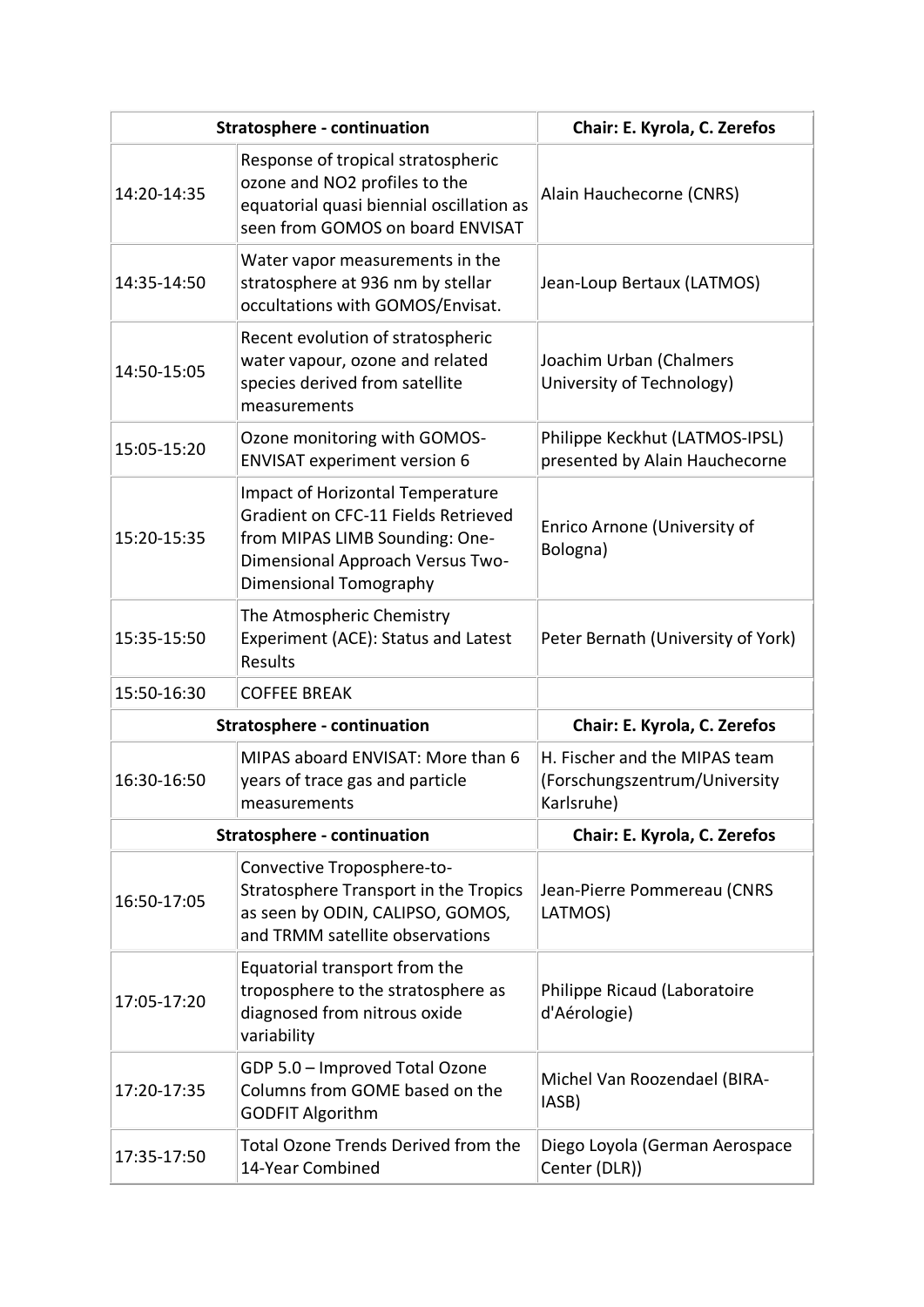|             | GOME/SCIAMACHY/GOME-2 Satellite<br>Data Record                                                                                                                              |                                                                              |
|-------------|-----------------------------------------------------------------------------------------------------------------------------------------------------------------------------|------------------------------------------------------------------------------|
| 17:50-18:05 | Can we use water isotopologues to<br>determine Age of Air?                                                                                                                  | Donal Murtagh (Chalmers tekniska<br>högskola)                                |
| 18:05-18:20 | Time series of global mean age of<br>stratospheric air from MIPAS for 2002<br>to present                                                                                    | Gabriele P. Stiller<br>(Forschungszentrum Karlsruhe)                         |
| 18:20-20:00 | <b>WELCOME DRINK</b>                                                                                                                                                        |                                                                              |
|             | Day 2, Tuesday 8 September 2009                                                                                                                                             |                                                                              |
|             | <b>Stratosphere</b>                                                                                                                                                         | Chair: E. Hilsenrath, H. Fischer                                             |
| 09:00-09:15 | 2D Tomography for SCIAMACHY Limb<br>Measurements of Scattered Sunlight                                                                                                      | Janis Pukite (Max Planck Institute<br>for Chemistry)                         |
| 09:15-09:30 | Trend Analysis of Stratospheric BrO:<br>Comparison between SCIAMACHY<br>LIMB and Ground-Based UV-Visible<br>Observations                                                    | Francois Hendrick (BIRA-IASB)                                                |
| 09:30-09:45 | Retrievals of the water vapor content<br>in the upper troposphere and the<br>lower stratosphere from SCIAMACHY<br>limb measurements                                         | Alexei Rozanov (University of<br>Bremen)                                     |
| 09:45-10:00 | HOCl chemistry in the Antarctic<br>Stratospheric Vortex 2002, as<br>observed with the Michelson<br><b>Interferometer for Passive</b><br><b>Atmospheric Sounding (MIPAS)</b> | Thomas von Clarmann<br>(Forschungszentrum<br>Karlsruhe/Karlsruhe University) |
| 10:00-10:15 | Retrieval of H15NO3/H14NO3 vertical<br>distribution from MIPAS / ENVISAT<br>limb-emission measurements.                                                                     | Bianca Maria Dinelli (ISAC-CNR)                                              |
| 10:15-10:30 | New atmospheric species retrievable<br>from MIPAS                                                                                                                           | Anu Dudhia (University of Oxford)                                            |
| 10:30-11:00 | <b>COFFEE BREAK</b>                                                                                                                                                         |                                                                              |
|             | <b>Stratosphere - continuation</b>                                                                                                                                          | Chair: E. Hilsenrath, H. Fischer                                             |
| 11:00-11:15 | Climatology of stratospheric bromine<br>nitrate (BrONO2) by MIPAS                                                                                                           | Michael Hoepfner (Karlsruhe<br>Institute of Technology)                      |
| 11:15-11:30 | Can MIPAS HDO observations be used<br>to determine the role of convection<br>for moistening the stratosphere?                                                               | Joerg Steinwagner (University<br>Utrecht)                                    |
| 11:30-12:00 | <b>DISCUSSION</b>                                                                                                                                                           |                                                                              |
|             | <b>Troposphere/Air Quality</b>                                                                                                                                              | Chair: J. Gleason, A. Richter                                                |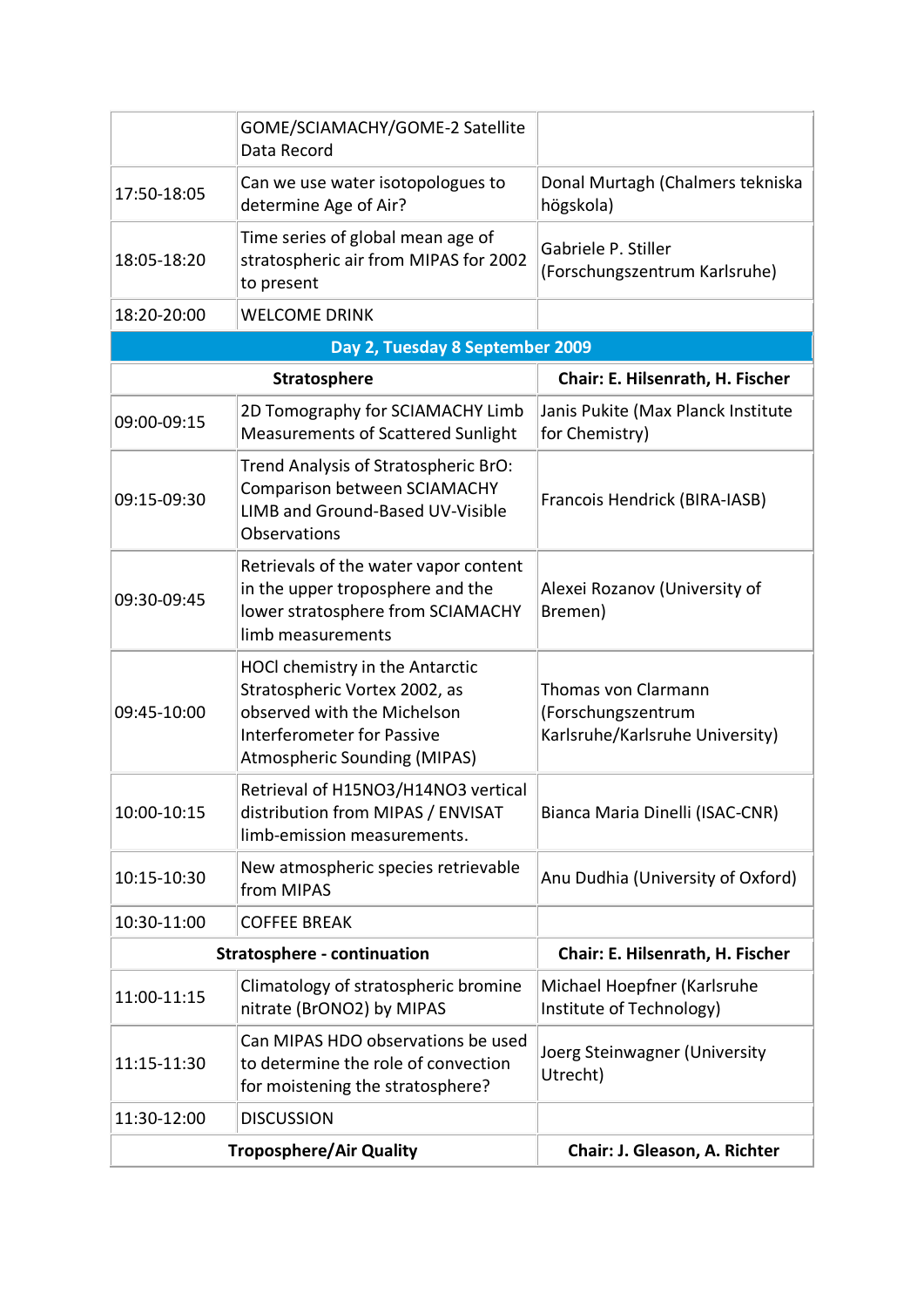| 12:00-12:20                            | Recent results from GOME and<br>SCIAMACHY: tropospheric trace gases                                                             | John P. Burrows (University of<br>Bremen)                                         |
|----------------------------------------|---------------------------------------------------------------------------------------------------------------------------------|-----------------------------------------------------------------------------------|
| 12:20-12:40                            | Study of Tropospheric Ozone from<br>Space                                                                                       | Pawan Bhartia (NASA Goddard<br>Space Flight Center)                               |
| Troposphere/Air Quality - continuation |                                                                                                                                 | Chair: J. Gleason, A. Richter                                                     |
| 12:40-12:55                            | Tropospheric Chemistry from Space:<br>TES Highlights and Ideas for the<br>Future                                                | Annmarie Eldering (JPL/Caltech)                                                   |
| 13:00-14:00                            | <b>LUNCH</b>                                                                                                                    |                                                                                   |
| Troposphere/Air Quality - continuation |                                                                                                                                 | Chair: J. Gleason, A. Richter                                                     |
| 14:00-14:15                            | Tropospheric ozone from IASI                                                                                                    | Maxim Eremenko (LISA -<br>CNRS/Univ Paris 12 & 7)<br>presented by Johannes Orphal |
| 14:15-14:30                            | Air quality measurements during the<br>2008 Olympic Games from the GOME-<br>2 instrument on MetOp                               | Nan Hao (German Aerospace<br>Centre)                                              |
| 14:30-14:45                            | Monitoring vegetation using DOAS<br>satellite observations                                                                      | Ellen Eigemeier (Max-Planck-<br>Institute for Chemistry)                          |
| 14:45-15:00                            | Global observations of C2H2 as an<br>indicator for biomass burning from<br>MIPAS L1B spectra                                    | Robert Parker (University Of<br>Leicester)                                        |
| 15:00-15:15                            | Weekly cycle of NO2 revisited                                                                                                   | Steffen Beirle (MPI Chemistry<br>Mainz)                                           |
| 15:15-15:30                            | Combined formaldehyde and glyoxal<br>observations from GOME-2<br>backscattered light measurements.                              | Christophe Lerot (Belgian Institute<br>for Space Aeronomy)                        |
| 15:30-15:45                            | <b>MIPAS Observations of Organic</b><br>compounds in the Upper Troposphere                                                      | John Remedios (University of<br>Leicester)                                        |
| 15:45-16:00                            | First global observation of organic<br>compounds from the IASI infrared<br>sounder                                              | Federico Karagulian (Univeristé<br>Libre de Bruxelles (ULB))                      |
| 16:00-16:30                            | <b>COFFEE BREAK</b>                                                                                                             |                                                                                   |
| Troposphere/Air Quality - continuation |                                                                                                                                 | Chair: J. Gleason, A. Richter                                                     |
| 16:30-16:45                            | Interannual variability of CO and its<br>relation to long-range transport and<br>biomass burning as seen by<br><b>SCIAMACHY</b> | Annemieke Gloudemans (SRON<br>Netherlands Institute for Space<br>Research)        |
| 16:45-17:00                            | MIPAS observations of CO in the<br>upper troposphere and lower<br>stratosphere                                                  | Bernd Funke (Instituto de<br>Astrofísica de Andalucía (CSIC))                     |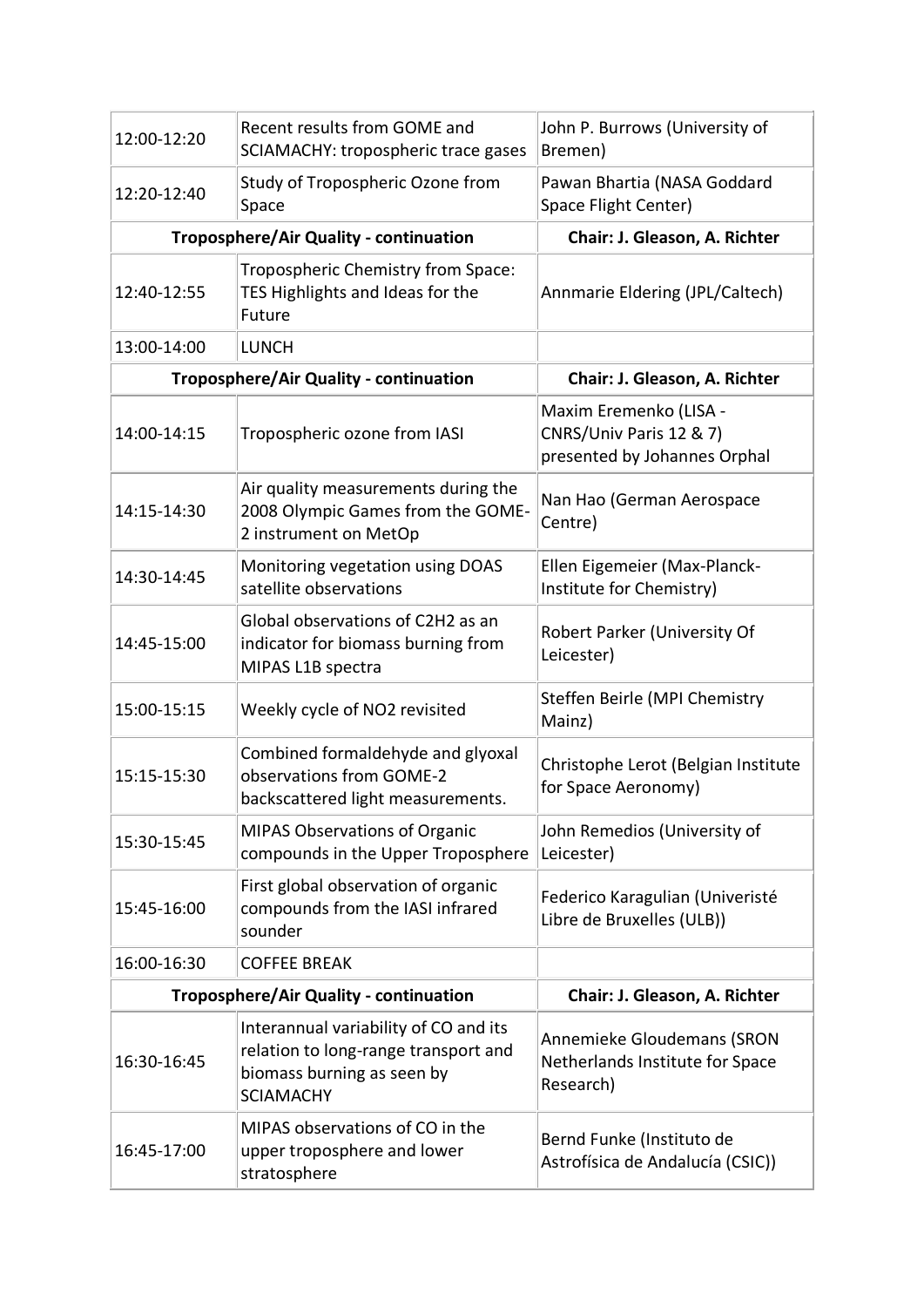| 17:00-17:15            | A long-term tropospheric SO2 record<br>from GOME and SCIAMACHY                                                                                                          | Andreas Richter (University of<br>Bremen)                           |
|------------------------|-------------------------------------------------------------------------------------------------------------------------------------------------------------------------|---------------------------------------------------------------------|
| 17:15-17:30            | First retrievals of volcanic SO2 heights<br>from hyper-spectral satellite UV<br>measurements                                                                            | Kai Yang (GSFC/NASA and<br>GEST/UMBC)                               |
| 17:30-18:00            | <b>DISCUSSION</b>                                                                                                                                                       |                                                                     |
|                        | Day 3, Wednesday 9 September 2009                                                                                                                                       |                                                                     |
| <b>Clouds/Aerosols</b> |                                                                                                                                                                         | Chair: U. Schumann, P. Bernath                                      |
| 09:00-09:15            | MIPclouds: A Cloud Processor for<br>MIPAS/Envisat                                                                                                                       | Reinhold Spang (Research Centre<br>Juelich)                         |
| 09:15-09:30            | Effects of 3-dimensional cloud<br>structures on satellite observations of<br>the Ring effect, trace gas absorptions<br>and radiance                                     | Thomas Wagner (MPI for<br>Chemistry)<br>presented by Steffen Beirle |
| 09:30-09:45            | Global cloud top heights and<br>thermodynamic phase classification as<br>derived from SCIAMACHY visible and<br>near infrared limb spectra:<br>Verification and examples | Kai-Uwe Eichmann (University of<br>Bremen)                          |
| 09:45-10:00            | Radiative Forcing from Cirrus and<br><b>Contrail Cirrus</b>                                                                                                             | Ulrich Schumann (DLR)                                               |
| 10:00-10:15            | A-Train Observations of Atmospheric<br><b>Composition and Polar Stratospheric</b><br><b>Cloud Formation</b>                                                             | Alyn Lambert (Jet Propulsion<br>Laboratory, CalTech)                |
| 10:15-10:30            | <b>Cloud Climatology from ATSR</b>                                                                                                                                      | Caroline Poulsen (Rutherford<br>appleton laboratory)                |
| 10:30-11:00            | <b>COFFEE BREAK</b>                                                                                                                                                     |                                                                     |
|                        | <b>Clouds/Aerosols - continuation</b>                                                                                                                                   | Chair: U. Schumann, P. Bernath                                      |
| 11:00-11:15            | GlobAerosol: A long term aerosol<br>record from European satellite<br>instruments.                                                                                      | Gareth Thomas (University of<br>Oxford)                             |
| 11:15-11:30            | An assessment of GlobAer products                                                                                                                                       | Stefan Kinne (MPI-Meteorology)<br>presented by M. Schulz            |
| 11:30-11:45            | Aerosol Profile Retrieval using<br><b>SCIAMACHY Polarization Data?</b>                                                                                                  | Patricia Liebing (IUP Bremen)                                       |
| 11:45-12:00            | Utilization of synergetic aerosol<br>retrieval from ENVISAT and METOP                                                                                                   | Thomas Holzer-Popp (DLR)                                            |
| 12:00-12:15            | Synergetic use of satellite<br>instruments: Combining information<br>from MODIS and AIRS for cirrus                                                                     | Mathias Schreier (NASA-JPL/UCLA)                                    |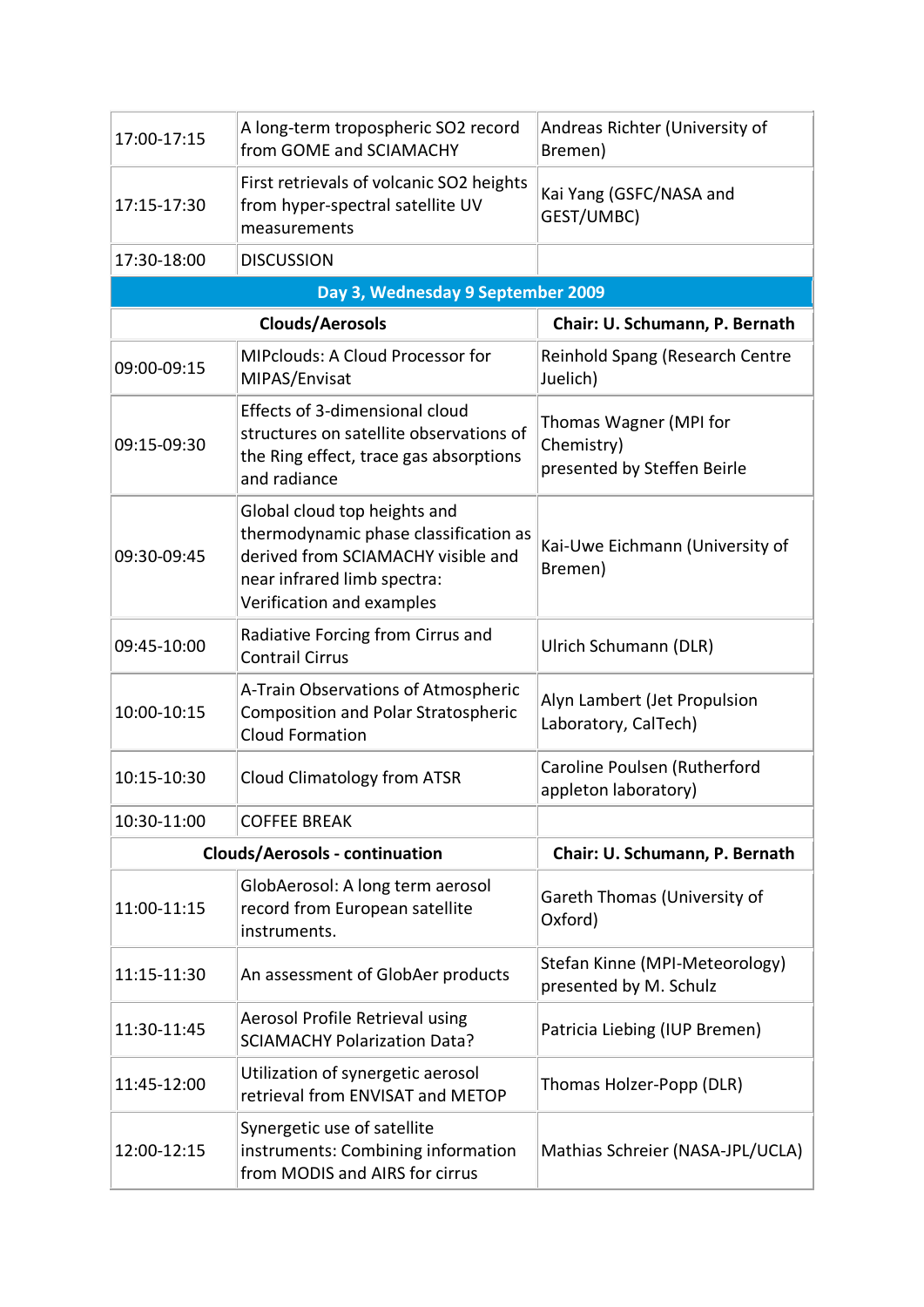|                                                                                                                   | characterization by using accurate<br>pre-launch calibration                                                                                |                                                                 |
|-------------------------------------------------------------------------------------------------------------------|---------------------------------------------------------------------------------------------------------------------------------------------|-----------------------------------------------------------------|
| 12:15-12:30                                                                                                       | Retrieval of aerosol optical thickness<br>in Arctic region using dual-view AATSR<br>observations                                            | Larysa Istomina (University of<br>Bremen)                       |
| 12:30-12:45                                                                                                       | A new global climatology of different<br>types of aerosols in the stratosphere<br>by GOMOS-Envisat data treated with<br>the LPC2E processor | Veronica Salazar (CNRS)                                         |
| 12:45-13:10                                                                                                       | <b>DISCUSSION</b>                                                                                                                           |                                                                 |
| 13:10-14:00                                                                                                       | <b>LUNCH</b>                                                                                                                                |                                                                 |
| 14:00-18:00                                                                                                       | POSTER SESSION                                                                                                                              |                                                                 |
|                                                                                                                   | <b>Poster Session - Data Quality</b>                                                                                                        |                                                                 |
|                                                                                                                   | On the consistency of ozone profile data from Envisat,<br>historical satellites and the NDACC network                                       | Coralie De Clercq (Belgian Institute<br>for Space Aeronomy)     |
| Trends in tropospheric NO2 over megacities in the<br>Mediterranean and Middle East from SCIAMACHY                 |                                                                                                                                             | Andreas Hilboll (University of<br>Bremen)                       |
| Satellite validation with lidar                                                                                   |                                                                                                                                             | J.A.E. van Gijsel (RIVM)                                        |
| The ENVISAT Atmospheric Chemistry missions:<br>monitoring status and evolution                                    |                                                                                                                                             | Lidia Saavedra de Miguel (SERCO<br>S.p.A                        |
| JEM/SMILES limb sounder: the L2 research project                                                                  |                                                                                                                                             | Philippe Baron (NICT)                                           |
| SCIAMACHY Instrument Status - from 2009 to 2013                                                                   |                                                                                                                                             | Manfred Gottwald (German<br>Aerospace Center (DLR))             |
| The SCIAMACHY Consolidated Level 0 Master Archive                                                                 |                                                                                                                                             | Manfred Gottwald (German<br>Aerospace Center (DLR))             |
| <b>Venus Observations with SCIAMACHY</b>                                                                          |                                                                                                                                             | Manfred Gottwald (German<br>Aerospace Center (DLR))             |
| GECA: ESA's next generation validation data centre                                                                |                                                                                                                                             | Yasjka Meijer (ESA/ESRIN)                                       |
| Validation of different configurations of the<br>GODFIT/GDP5 algorithm using ground-based total<br>ozone data     |                                                                                                                                             | MariLiza Koukouli (Laboratory of<br><b>Atmospheric Physics)</b> |
| Revised polarisation calibration of SCIAMACHY                                                                     |                                                                                                                                             | J.M. Krijger (SRON)                                             |
| In-flight calibration of the bidirectional reflectance<br>distribution function of the SCIAMACHY ESM diffuser     |                                                                                                                                             | R.C. Snel (SRON Netherlands<br>Institute for Space Research)    |
| Impact of Level 1 quality on BIRRA CO retrieval                                                                   |                                                                                                                                             | Günter Lichtenberg (German<br>Aerospace Center)                 |
| SCIAMACHY Monitoring Factors: Observation and End-<br>to-End Correction of Instrument Performance<br>Degradation. |                                                                                                                                             | Klaus Bramstedt (University of<br>Bremen)                       |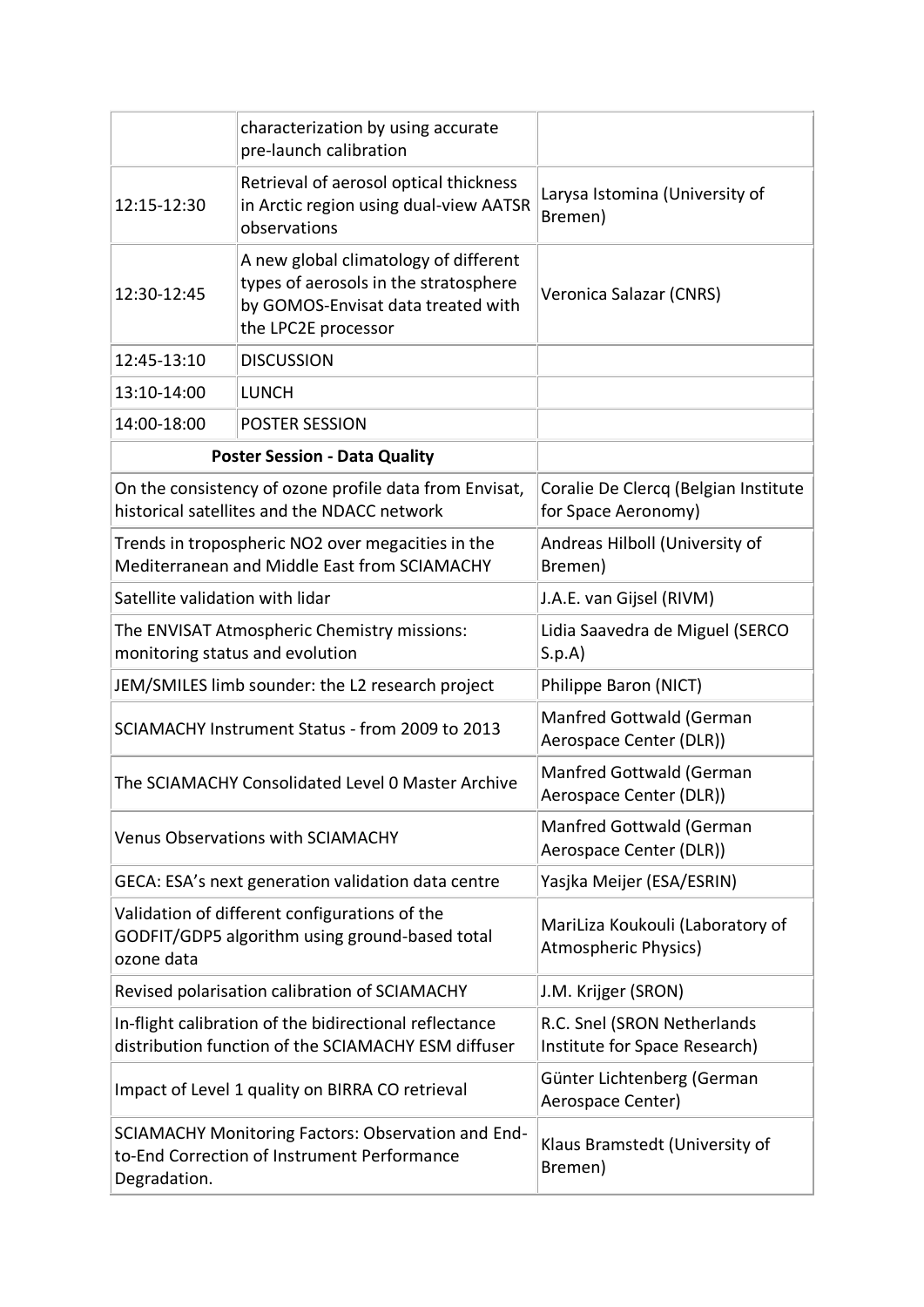| Retrieval of GOMOS bright limb ozone profiles                                                                                                              | Simo Tukiainen (Finnish<br>Meteorological Institute)                          |
|------------------------------------------------------------------------------------------------------------------------------------------------------------|-------------------------------------------------------------------------------|
| Recent results on the validation of the total ozone data<br>obtained by remote sensing techniques                                                          | Chris Tzanis (University of Athens)                                           |
| ESA's Operational Atmospheric Validation Strategy and<br>Results                                                                                           | Thorsten Fehr (ESA)                                                           |
| ENVISAT Status and Future - The ESA ENVISAT 2010+<br>Project                                                                                               | Sergio Vazzana (ESA)                                                          |
| ESA's Operational Atmospheric Validation Strategy and<br>Results                                                                                           | Ewa Kwiatkowska (ESA)                                                         |
| Intercomparison of Carbon Monoxide Retrievals from<br><b>SCIAMACHY and AIRS Nadir Observations</b>                                                         | Franz Schreier (DLR - German<br>Aerospace Center)                             |
| Seven years of data quality of the ENVISAT<br>Atmospheric-Chemistry missions: highlights, lessons<br>learned and perspectives                              | Fabrizio Niro (Serco S.p.A.)                                                  |
| Development of SCIAMACHY operational ESA level 2<br>products towards version 5                                                                             | Heinrich Bovensmann (University<br>of Bremen, FB1)                            |
| Calibration approaches and quality aspects for the<br><b>ENVISAT Atmospheric-Chemistry instruments</b>                                                     | Angelika Dehn (Serco)                                                         |
| Performance of the Spanish Brewer Network assessed<br>using satellite data from TOMS, GOME, OMI and<br><b>GOME-2 instruments</b>                           | Manuel Anton (Universidad de<br>Extremadura)                                  |
| Surface ultraviolet solar irradiance from Ozone<br>Monitoring Instrument versus Brewer ground-based<br>measurements at El Arenosillo (South-Western Spain) | Manuel Anton (Universidad de<br>Extremadura)                                  |
| The new GOME/ERS-2 Level 1 data with GDP 01<br>version 4                                                                                                   | Bernd Aberle (German Aerospace<br>Center (DLR), Oberpfaffenhofen)             |
| Validation of satellite total ozone and NO2 data with<br>ground-based SAOZ network                                                                         | Florence Goutail (LATMOS/CNRS)                                                |
| An Improved Scanner Model for Sciamachy                                                                                                                    | R.C. Snel (SRON Netherlands<br>Institute for Space Research)                  |
| <b>Poster Session - Troposphere/Air Quality</b>                                                                                                            |                                                                               |
| Dynamic processes governing the isotopic composition<br>of water vapor as observed from space and ground                                                   | Christian Frankenberg (SRON -<br>Netherlands Institute for Space<br>Research) |
| Sources and trends of Tropospheric Formaldehyde<br>(HCHO) derived from GOME-1 and -2, and SCIAMACHY                                                        | Thierry Marbach (Max-Planck<br>Institute for Chemistry)                       |
| SO2 Measurements from GOME-2: An Optimal<br><b>Estimation Approach</b>                                                                                     | Caroline R. Nowlan (Harvard-<br>Smithsonian Center for<br>Astrophysics)       |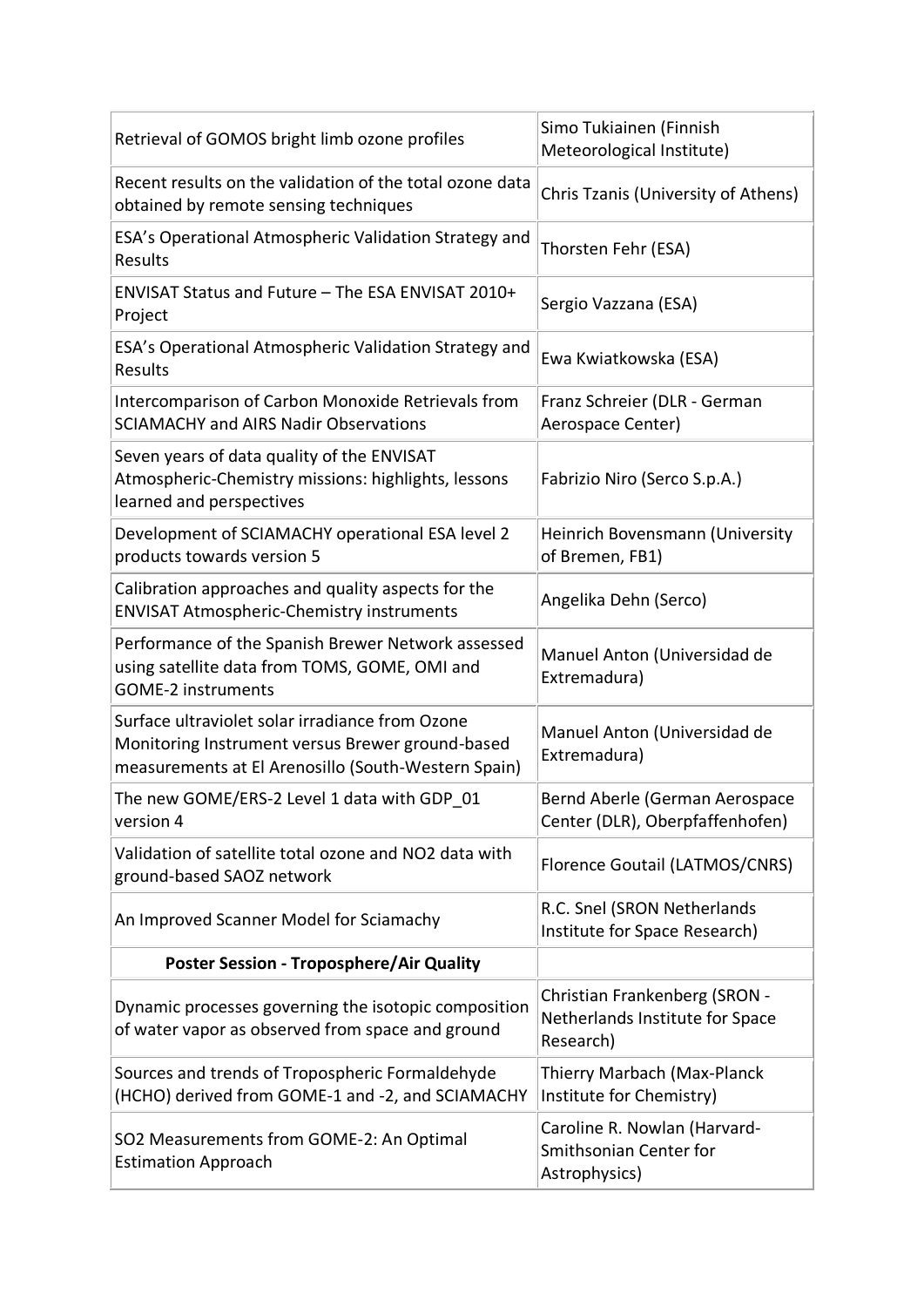| Assessing acetone and PAN measurements in the UTLS                                                                              | David Moore (University of                                       |
|---------------------------------------------------------------------------------------------------------------------------------|------------------------------------------------------------------|
| from the MIPAS-E instrument                                                                                                     | Leicester)                                                       |
| Upper tropospheric pollution observed by MIPAS HCN<br>and C2H6 global distributions                                             | Norbert Glatthor<br>(Forschungszentrum/Universität<br>Karlsruhe) |
| The Potential Role of Tropospheric CO and NOX in the                                                                            | Satheesh Kumar (Kannur                                           |
| Ozone chemisrty                                                                                                                 | University)                                                      |
| Detecting Volatile Organic Compounds from Orbit                                                                                 | Jeremy Harrison (University of<br>York)                          |
| Weighting aerosol with MERIS                                                                                                    | Alexander Kokhanovsky (University<br>of Bremen)                  |
| Water vapour trends from GOME and SCIAMACHY                                                                                     | Sebastian Mieruch (University of                                 |
| satellite measurements                                                                                                          | Bremen)                                                          |
| A new opportunity to survey the global water vapour                                                                             | Hans Schrijver (SRON Netherlands                                 |
| distribution: the 2.3-micron channel of SCIAMACHY                                                                               | Institute for Space Research)                                    |
| Tropospheric ozone from GOME-2 NNORSY retrievals                                                                                | Martin Felder (ZSW)                                              |
| Satellite Observations of anthropogenic and volcanic                                                                            | Christoph Hörmann (University of                                 |
| SO2 using GOME-2 measurements                                                                                                   | Heidelberg)                                                      |
| Analysis of long-range transport of aerosols for<br>Portugal using a 3D Chemical Transport Model and<br><b>OMI</b> measurements | O. Tchepel (University of Aveiro)                                |
| Intercomparison of Carbon Monoxide Retrievals from                                                                              | Franz Schreier (DLR - German                                     |
| <b>SCIAMACHY and AIRS Nadir Observations</b>                                                                                    | Aerospace Center)                                                |
| Ground-based FTIR and MAX-DOAS observations of                                                                                  | Corinne Vigouroux (Belgian                                       |
| formaldehyde at Réunion Island and comparisons with                                                                             | Institute for Space Aeronomy                                     |
| <b>SCIAMACHY and the CTM IMAGES</b>                                                                                             | (BIRA-IASB))                                                     |
| Cloud and albedo effects in tropospheric NO2                                                                                    | Oleg Postylyakov (Institute of                                   |
| estimations using zenith observations                                                                                           | Atmospheric Physics, RAS)                                        |
| Operational GOME-2 trace gas column measurements<br>of NO2, BrO and SO2                                                         | Pieter Valks (DLR)                                               |
| <b>Upper Tropospheric Composition Measurements with</b><br>ACE-FTS: HNO3 and C2H4                                               | C Wespes (SCQP/ULB)                                              |
| Multi axis hyper spectral measurements of<br>tropospheric compounds with ground based and<br>satellite equipments               | Ana Domingues (Geophysics<br>Centre of Evora)                    |
| ICSU/WMO World Data Center for Remote Sensing of                                                                                | Michael Bittner (German                                          |
| the Atmosphere (WDC-RSAT)                                                                                                       | Aerospace Center (DLR))                                          |
| Monitoring of Atmospheric Composition with the                                                                                  | Maya George (LATMOS/IPSL,                                        |
| IASI/METOP Sounder: Co and Ozone Distributions                                                                                  | CNRS)                                                            |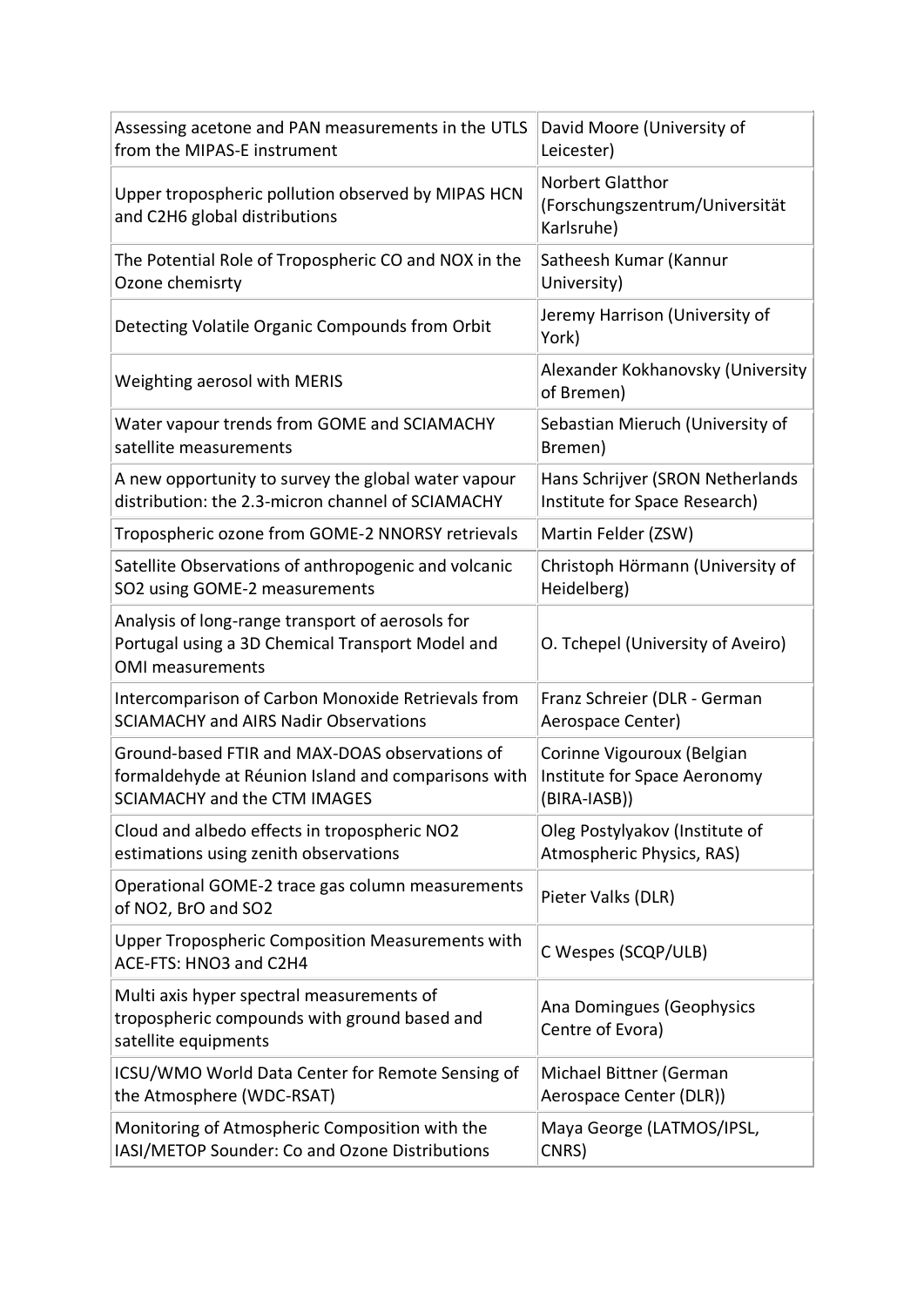| Evaluation of SCIAMACHY CO total columns with                                                                                                        | Jos De Laat (Royal Netherlands                                        |
|------------------------------------------------------------------------------------------------------------------------------------------------------|-----------------------------------------------------------------------|
| <b>MOPITT CO and FTIR measurements</b>                                                                                                               | Meteorological Institute (KNMI))                                      |
| Reconstructing ozone chemistry during transport of<br>boreal fire plumes over Northern Pacific with satellite,<br>aircraft measurement, and modeling | <b>Richard Dupont (Jet Propulsion</b><br>Laboratory)                  |
| Inter-comparison of TES HDO/H2O Ratio with In Situ                                                                                                   | John Worden (Jet Propulsion                                           |
| HDO and H2O from the 2008 Mauna Loa Campaign                                                                                                         | Laboratory)                                                           |
| NO2 Total and Tropospheric Vertical Column Densities<br>from OMI on EOS Aura                                                                         | J. F. Gleason (GSFC)                                                  |
| <b>Poster Session - Upper Atmosphere</b>                                                                                                             |                                                                       |
| Overview of MIPAS observations of the middle and                                                                                                     | Manuel López-Puertas (Instituto de                                    |
| upper atmosphere                                                                                                                                     | Astrofísica de Andalucía (CSIC))                                      |
| Atomic Hydrogen Abundance During the Declining                                                                                                       | Martin Kaufmann                                                       |
| Phase of Solar Cycle 23                                                                                                                              | (Forschungszentrum Juelich)                                           |
| Constrained regularization methods for ozone profile                                                                                                 | Olena Schüssler (Institute of                                         |
| retrieval from UV/VIS nadir spectrometers                                                                                                            | Remote Sensing, DLR)                                                  |
| Observations of thermospheric NO and kinetic                                                                                                         | Diego Bermejo-Pantaleón                                               |
| temperature from 5.3 um emission measured by                                                                                                         | (Instituto de Astrofísica de                                          |
| <b>MIPAS on Envisat</b>                                                                                                                              | Andalucía, CSIC)                                                      |
| Operational and scientific limb retrieval for the                                                                                                    | Serhiy Hrechanyy (Institute of                                        |
| <b>SCIAMACHY instrument</b>                                                                                                                          | Remote Sensing, DLR)                                                  |
| <b>Water Vapor Profiles from SCIAMACHY lunar</b>                                                                                                     | Faiza Azam (Institute Of                                              |
| occultation measurements                                                                                                                             | <b>Environmental Physics)</b>                                         |
| Validation of Envisat Tracer measurements using                                                                                                      | Andreas Engel (University of                                          |
| balloon borne whole air sampler data                                                                                                                 | Frankfurt)                                                            |
| <b>Poster Session - Clouds/Aerosols</b>                                                                                                              |                                                                       |
| Technique to retrieve the spectral aerosol optical<br>thickness using fast radiative transfer code and its<br>application to MERIS data              | Eleonora Zege (B. I. Stepanov<br>Institute of Physics, National Acad) |
| Relationship Between Wind Speed and Aerosol Optical                                                                                                  | HAIYAN HUANG (University of                                           |
| Thickness over Remote Ocean                                                                                                                          | Oxford)                                                               |
| Using MODIS and GRAPE data to investigate the<br>correlations between aerosol and cloud properties in a<br>synoptic context                          | Benjamin Grandey (University of<br>Oxford)                            |
| A model evaluation of aerosol products from the                                                                                                      | Paul Palmer (University of                                            |
| GlobAEROSOL project                                                                                                                                  | Edinburgh)                                                            |
| Odin-SMR measurements of tropical upper                                                                                                              | Bengt Rydberg (Chalmers                                               |
| tropospheric water                                                                                                                                   | University of Technology)                                             |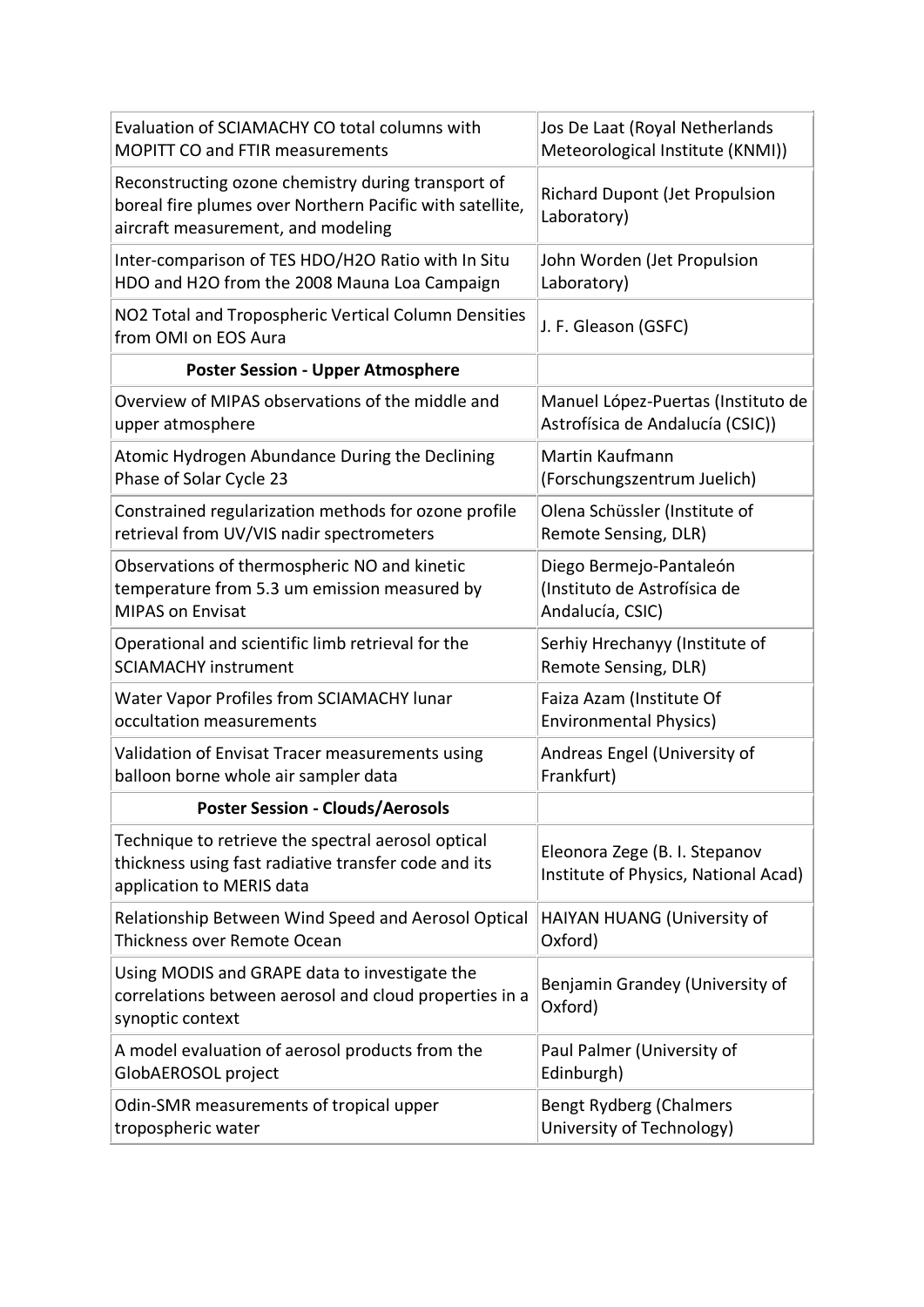| Satellite retrieval of cloud properties from the O2 A-<br>band for air quality and climate applications                                                                                                           | Ping Wang (KNMI)                                                  |
|-------------------------------------------------------------------------------------------------------------------------------------------------------------------------------------------------------------------|-------------------------------------------------------------------|
| Radiative Transfer in Highly Variable Cloud Scenarios                                                                                                                                                             | Sebastián Gimeno García (DLR)                                     |
| Aerosol optical depths in the ECMWF/GEMS model:<br>Comparisons with the GlobAerosol dataset.                                                                                                                      | Carole Peubey (ECMWF)                                             |
| SCIMACHY aerosol extinction profile retrieval                                                                                                                                                                     | Ghassan Taha (Science Systems<br>and Applications, Inc.)          |
| Appraising the Direct Impacts of Aerosol on Climate<br>(ADIENT)                                                                                                                                                   | Roy Grainger (University of Oxford)                               |
| Study of the water quality of Alqueva reservoir in the<br>south of Portugal using MERIS data                                                                                                                      | Miguel Potes (Centro Geofísica de<br>Évora (CGE))                 |
| Retrieval of stratospheric aerosol distributions from<br>SCIAMACHY limb measurements: first steps and<br>methodology                                                                                              | Florian Ernst (IUP University of<br>Bremen)                       |
| Tunguska-1908 Explosion and Global Warming                                                                                                                                                                        | Boris German (Institute of Physics<br>of the Academy of Sciences) |
| Broadband Clouds: A Tool for 2D Representation of<br>Clouds in MIPAS/ENVISAT Scenario, Description and<br>Applications                                                                                            | Elisa Castelli (IAC-CNR)                                          |
| Atmospheric aerosol in the Amazon: results from the<br>ORAC retrieval algorithm using AATSR                                                                                                                       | Andrew Sayer (University of<br>Oxford)                            |
| Aerosol Optical Depth and Single Scattering Albedo<br>climatology inferred from OMI and MODIS compared<br>with ground data of AERONET-RIMA - El Arenosillo<br>station                                             | Yasmine Bennouna (Grupo de<br>Óptica Atmosférica - UVA)           |
| The potential for improved trace gas retrievals from<br>MIPAS in the presence of clouds                                                                                                                           | Alison Waterfall (Rutherford<br>Appleton Laboratory)              |
| Comparison of atmospheric properties retrieved from<br>MERIS and obtained from modelling studies                                                                                                                  | Dina Santos (Évora Geophysics<br>Centre)                          |
| Global Retrieval of ATSR Cloud Parameters and<br>Evaluation [GRAPE]: Temporal and spatial patterns in<br>cloud and aerosol properties derived using the Oxford-<br>RAL aerosol and cloud [ORAC] retrieval scheme. | Christopher Arnold (Oxford<br>University)                         |
| More on SCIAMACHY PMD Identication of Clouds and<br>Ice/snow method (SPICI): Degradation correction                                                                                                               | J.M. Krijger (SRON)                                               |
| <b>Poster Session - Applications/Data Assimilation</b>                                                                                                                                                            |                                                                   |
| On the role of VIS radiation for the ozone information<br>retrieval from SCIAMACHY data by means of Neural<br>Network algorithms                                                                                  | Pasquale Sellitto (Tor Vergata<br>University)                     |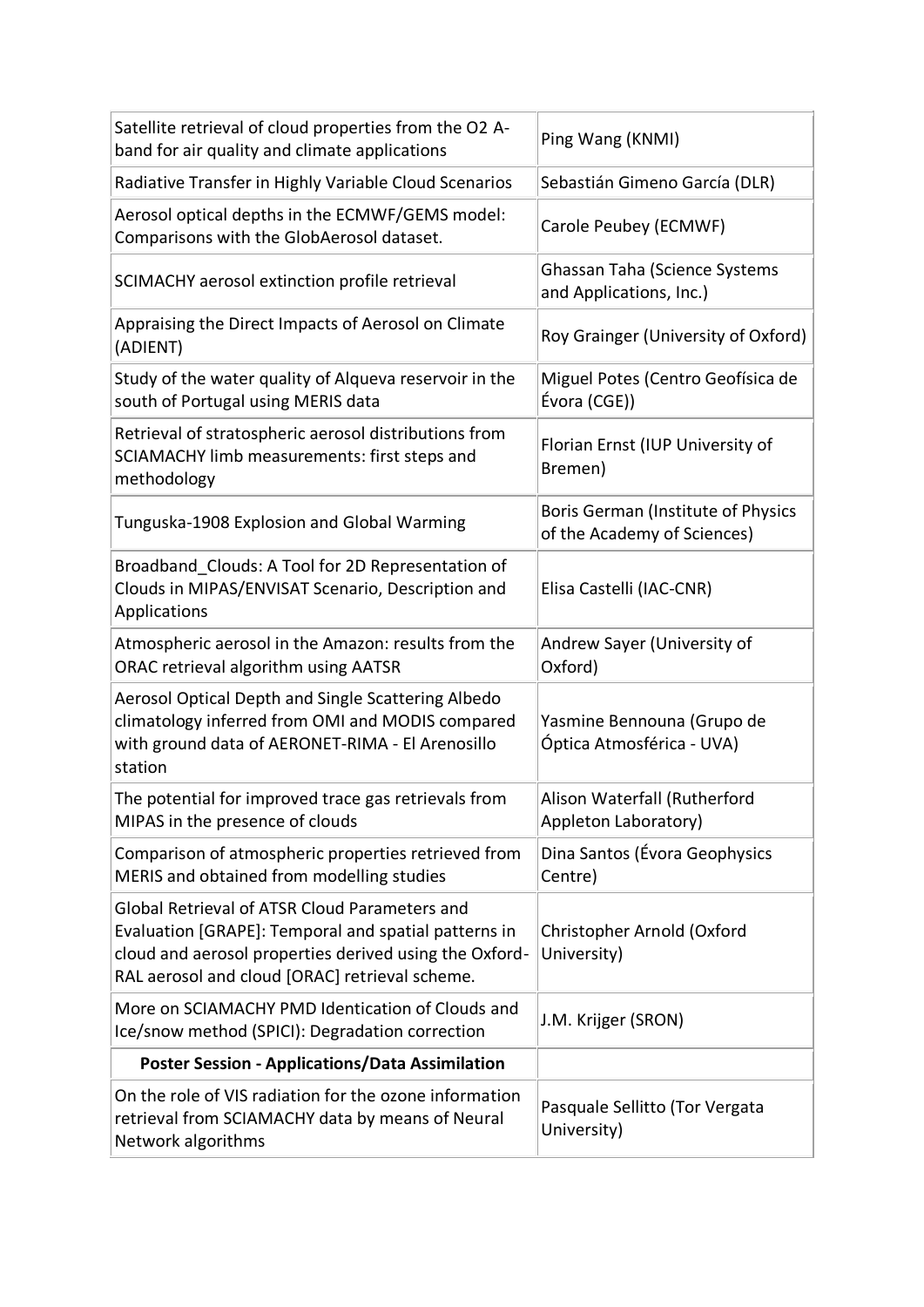| Water vapour distribution at urban scale using high-<br>resolution numerical weather model and spaceborne<br>SAR interferometric data          | Ferretti Rossella (University of<br>L'Aquila)                  |
|------------------------------------------------------------------------------------------------------------------------------------------------|----------------------------------------------------------------|
| An evaluation of the MM5/CAMx system for Europe                                                                                                | Ioannis Kioutsioukis (Aristotle<br>University of Thessaloniki) |
| Tomographic Analysis of the Stratosphere and Upper                                                                                             | Enzo Papandrea (University of                                  |
| Troposphere from 2002 to 2008 Using MIPAS2D                                                                                                    | Bologna)                                                       |
| Atmospheric Composition with Google Earth                                                                                                      | J.M. Krijger (SRON)                                            |
| Optimal use of the information provided by indirect<br>measurements of atmospheric vertical profiles                                           | Piera Raspollini (IFAC-CNR)                                    |
| MIPAS-ENVISAT and IASI-METOP data fusion using the                                                                                             | Ugo Cortesi (Istituto di Fisica                                |
| <b>Measurement Space Solution method</b>                                                                                                       | Applicata N. Carrara (IFAC-CNR))                               |
| Neural network algorithms for height resolved ozone                                                                                            | Pasquale Sellitto (Tor Vergata                                 |
| retrievals from OMI Level 1b data                                                                                                              | University)                                                    |
| Technique development for estimation of carbon<br>dioxide concentration using radiative transfer<br>modeling at 1.6 and 2.0 µm spectral window | Prabhunath Prasad (DDU<br>Gorakhpur University)                |
| Impact of different assimilated satellite geometries on                                                                                        | Palmira Messina (Italian National                              |
| tropospheric ozone simulations                                                                                                                 | Research Council (CNR))                                        |
| Operational monitoring of SO2 emissions using the                                                                                              | Meike Rix (German Aerospace                                    |
| <b>GOME-2 satellite instrument</b>                                                                                                             | Center)                                                        |
| Validating global atmospheric models using Odin                                                                                                | Samuel Brohede (Chalmers                                       |
| satellite data                                                                                                                                 | University of Technology)                                      |
| Non-linear inverse problems in satellite remote                                                                                                | Johanna Tamminen (Finnish                                      |
| sensing                                                                                                                                        | Meteorological Institute)                                      |
| The PROMOTE ozone profile record assimilation                                                                                                  | Frank Baier (German Aerospace                                  |
| project: validation and model cross-comparison                                                                                                 | Center)                                                        |
| Emission Factors from the satellite measurements?                                                                                              | Iryna Khlystova (IUP-Bremen)                                   |
| <b>Poster Session - Future Mission Studies</b>                                                                                                 |                                                                |
| ESA CAMELOT study: Challenges in future operational<br>missions for GMES atmospheric monitoring, Sentinel 4<br>and 5                           | Pepijn Veefkind (KNMI)                                         |
| <b>Poster Session - Greenhouse Gases</b>                                                                                                       |                                                                |
| CO2 and CH4 Retrievals from GOSAT                                                                                                              | Hartmut Boesch (University of<br>Leicester)                    |
| Towards an improved CO2 retrieval algorithm for                                                                                                | Michael Buchwitz (University of                                |
| <b>SCIAMACHY on ENVISAT</b>                                                                                                                    | Bremen FB1)                                                    |
| Present status of data processing and validation of                                                                                            | Tatsuya Yokota (National Institute                             |
| Greenhouse gases Observing SATellite (GOSAT)                                                                                                   | for Environmental Studies)                                     |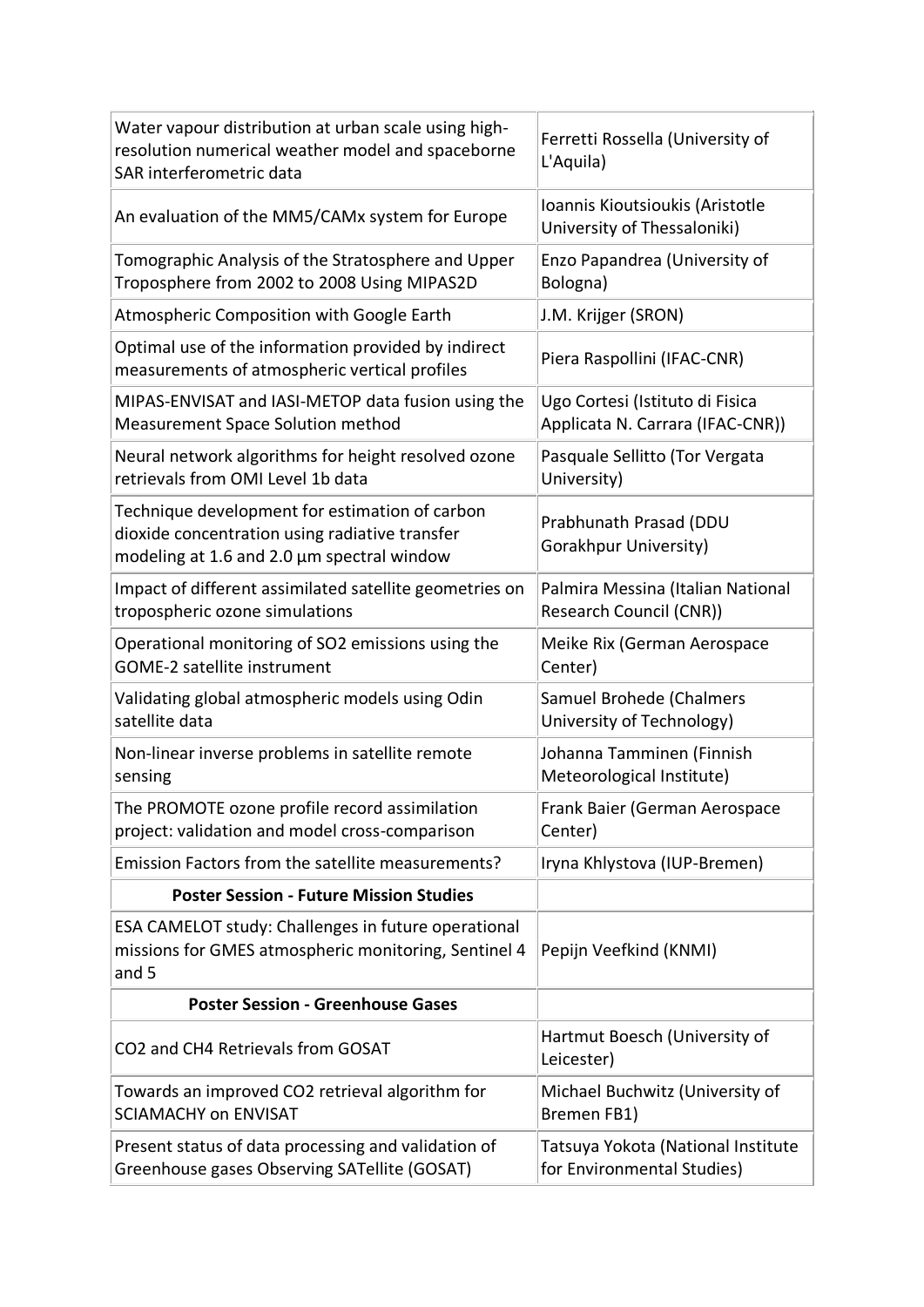| A Comparison of methane data products from<br>Chemistry Transport Models, SCIAMACHY and a quasi-<br>global network of FTIR stations                                          | Bart Dils (Belgian Institute for<br>Space Aeronomy, BIRA-IASB)  |
|------------------------------------------------------------------------------------------------------------------------------------------------------------------------------|-----------------------------------------------------------------|
| Carbon Monoxide and Methane Retrievals from<br><b>SCIAMACHY Infrared Channels</b>                                                                                            | Sebastián Gimeno García (DLR)                                   |
| <b>Poster Session - Stratosphere</b>                                                                                                                                         |                                                                 |
| Quantifying gravity waves and turbulence in the<br>stratosphere using GOMOS/Envisat measurements of<br>stellar scintillation                                                 | Viktoria Sofieva (Finnish<br>Meteorological Institute)          |
| Modulations of the 27-day solar cycle signal in<br>stratospheric ozone from SCIAMACHY                                                                                        | Sebastian Dikty (University of<br>Bremen)                       |
| Polar chemical ozone loss as observed from<br><b>SCIAMACHY limb measurements.</b>                                                                                            | Thiranan Sonkaew (Institute of<br><b>Environmental Physics)</b> |
| Two-Dimensional Sensitivity Analysis of MIPAS<br>observations                                                                                                                | Massimo Carlotti (Universita' di<br>Bologna)                    |
| Stratospheric composition changes caused by<br>energetic particle precipitation: What have we learned<br>from MIPAS?                                                         | B Funke (Instituto de Astrofísica de<br>Andalucía (CSIC))       |
| Stratospheric profiles of NO2, BrO and OCIO:<br>Observations by SCIAMACHY and comparisons to<br>ECHAM5/MESSy1                                                                | Sven Kuehl (MPI fuer Chemie,<br>Mainz)                          |
| Comparison of OMI-DOAS satellite total ozone column<br>observations with ground-based data from direct and<br>diffuse solar irradiance in the Southwest Iberian<br>Peninsula | Manuel Anton (Universidad de<br>Extremadura)                    |
| Diagnosing the permeability of dynamical barriers in<br>the stratosphere from satellite observations of long-<br>lived tracers                                               | Elisa Palazzi (ISAC-CNR)                                        |
| Water Vapour Profiles from SCIAMACHY Solar<br>Occultation Measurements derived with Onion Peeling<br><b>DOAS</b>                                                             | Stefan Noël (University of Bremen)                              |
| Solar UV/visible/IR irradiance changes in terrestrial<br>atmospheric bands derived from SUSIM, SCIAMACHY,<br>and SIM satellite observations                                  | Joseph Pagaran (Institute of<br><b>Environmental Physics)</b>   |
| Superconducting Submillimeter-Wave Limb-Emission<br>Sounder (JEM/SMILES), Instrument Performance and<br><b>Observation Plan from ISS</b>                                     | SATOSHI OCHIAI (NICT)                                           |
| Lifetime Validation of SCIAMACHY and MIPAS aboard<br><b>ENVISAT (ENVIVAL-LIFE)</b>                                                                                           | Mark Weber (University of<br>Bremen)                            |
| Seven years of stratospheric BrO observations from<br><b>SCIAMACHY</b>                                                                                                       | Alexei Rozanov (University of<br>Bremen)                        |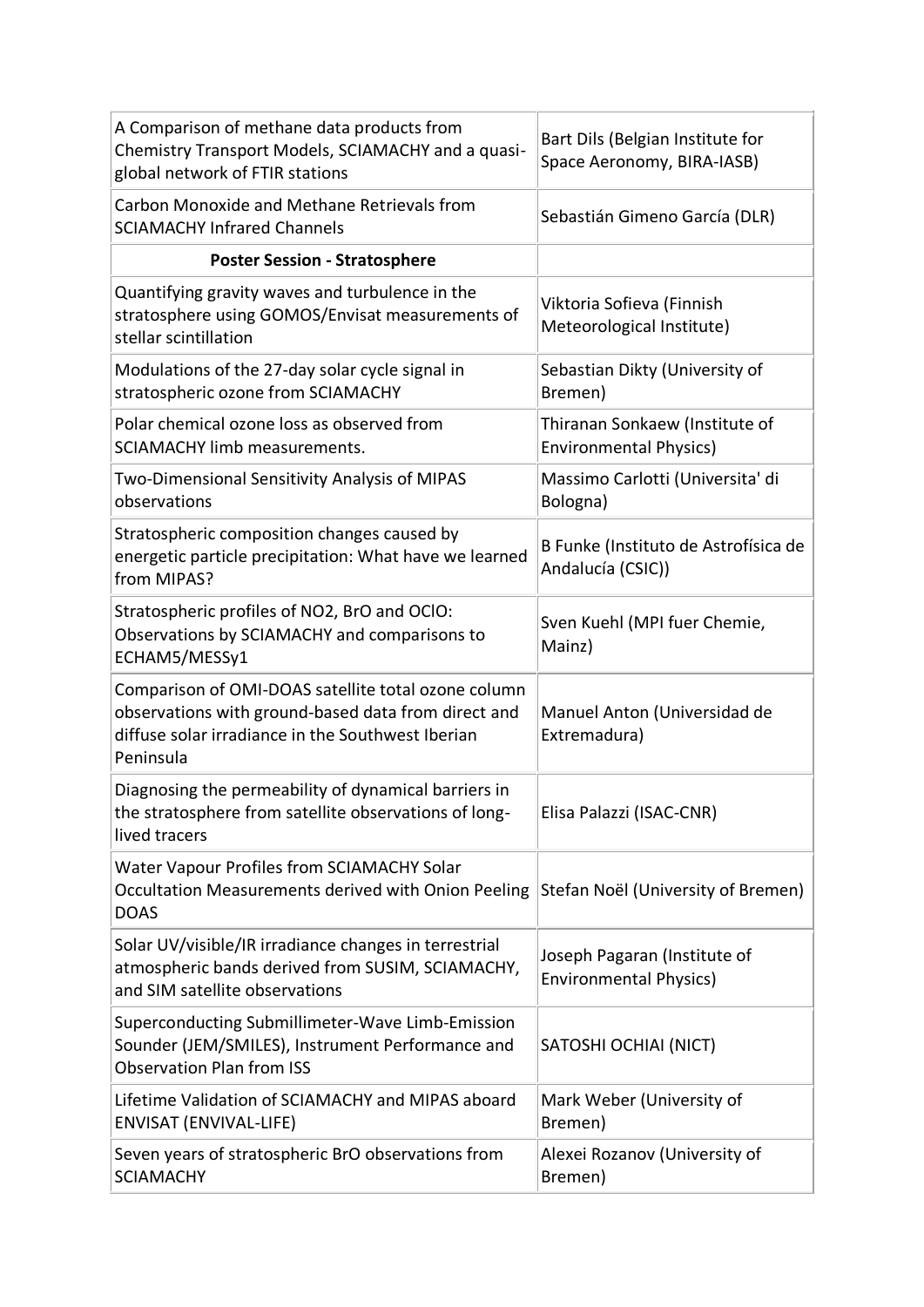| Validation of limb scatter ozone profiles from<br>SCIAMACHY (2002-present) by comparison with<br>HALOE, SAGE, MLS and ACE |                                                                                                                                           | Sebastian Mieruch (University of<br>Bremen)                                      |  |  |
|---------------------------------------------------------------------------------------------------------------------------|-------------------------------------------------------------------------------------------------------------------------------------------|----------------------------------------------------------------------------------|--|--|
| Simultaneous measurements of OCIO, NO2 and O3 in<br>the Arctic polar vortex by the GOMOS instrument                       |                                                                                                                                           | Cédric Tétard (BIRA-IASB)                                                        |  |  |
| Day 4, Thursday 10 September 2009                                                                                         |                                                                                                                                           |                                                                                  |  |  |
| <b>Upper Atmosphere</b>                                                                                                   |                                                                                                                                           | Chair: D. Fussen, M. Lopez Puertas                                               |  |  |
| 09:00-09:15                                                                                                               | Measurements of noctilucent clouds<br>in infrared emission by<br>MIPAS/ENVISAT                                                            | Manuel López-Puertas (Instituto de<br>Astrofísica de Andalucía (CSIC))           |  |  |
| 09:15-09:30                                                                                                               | First evidence of a 27-day signature in<br>noctilucent cloud occurrence<br>frequency                                                      | Charles Robert (University of<br>Bremen)                                         |  |  |
| 09:30-09:45                                                                                                               | <b>First Climatology of Polar Mesospheric</b><br>Clouds From GOMOS / ENVISAT<br><b>Stellar Occultation Instrument</b>                     | Kristell Pérot (LATMOS / IPSL /<br>CNRS)                                         |  |  |
| 09:45-10:00                                                                                                               | Comparison of strato-mesospheric CO<br>measured by Odin and KIMRA                                                                         | U. Raffalski (Institute of Space<br>Physics)                                     |  |  |
| 10:00-10:15                                                                                                               | Comparison of OSIRIS derived NO<br>concentrations with coincident ACE-<br>FTS NO measurements in the<br>Antarctic Winter upper mesosphere | Edward Llewellyn (University of<br>Saskatchewan)<br>presented by Doug Degenstein |  |  |
| 10:15-10:30                                                                                                               | <b>OSIRIS Retrievals of Daytime</b><br>Mesospheric Ozone                                                                                  | Patrick Sheese (York University)                                                 |  |  |
| 10:30-11:00                                                                                                               | <b>COFFEE BREAK</b>                                                                                                                       |                                                                                  |  |  |
| <b>Upper Atmosphere - continuation</b>                                                                                    |                                                                                                                                           | Chair: D. Fussen, M. Lopez Puertas                                               |  |  |
| 11:00-11:15                                                                                                               | A global picture of the mesospheric<br>sodium layer by the GOMOS<br>instrument                                                            | Didier Fussen (BIRA-IASB)                                                        |  |  |
| 11:15-11:30                                                                                                               | MIPAS middle atmosphere water<br>vapor distributions                                                                                      | Maya Garcia-Comas (Instituto de<br>Astrofísica de Andalucía-CSIC)                |  |  |
| 11:30-12:00                                                                                                               | <b>DISCUSSION</b>                                                                                                                         |                                                                                  |  |  |
| <b>Applications/Data Assimilation</b>                                                                                     |                                                                                                                                           | Chair: A. Houchecorne, B.J.<br><b>Kerridge</b>                                   |  |  |
| 12:00-12:15                                                                                                               | Data assimilation: adding value to<br>Envisat chemistry observations                                                                      | William Lahoz (NILU)                                                             |  |  |
| 12:15-12:30                                                                                                               | Assimilated total ozone record from<br>30 year of UV-VIS satellite<br>observations                                                        | Ronald van der A (KNMI)                                                          |  |  |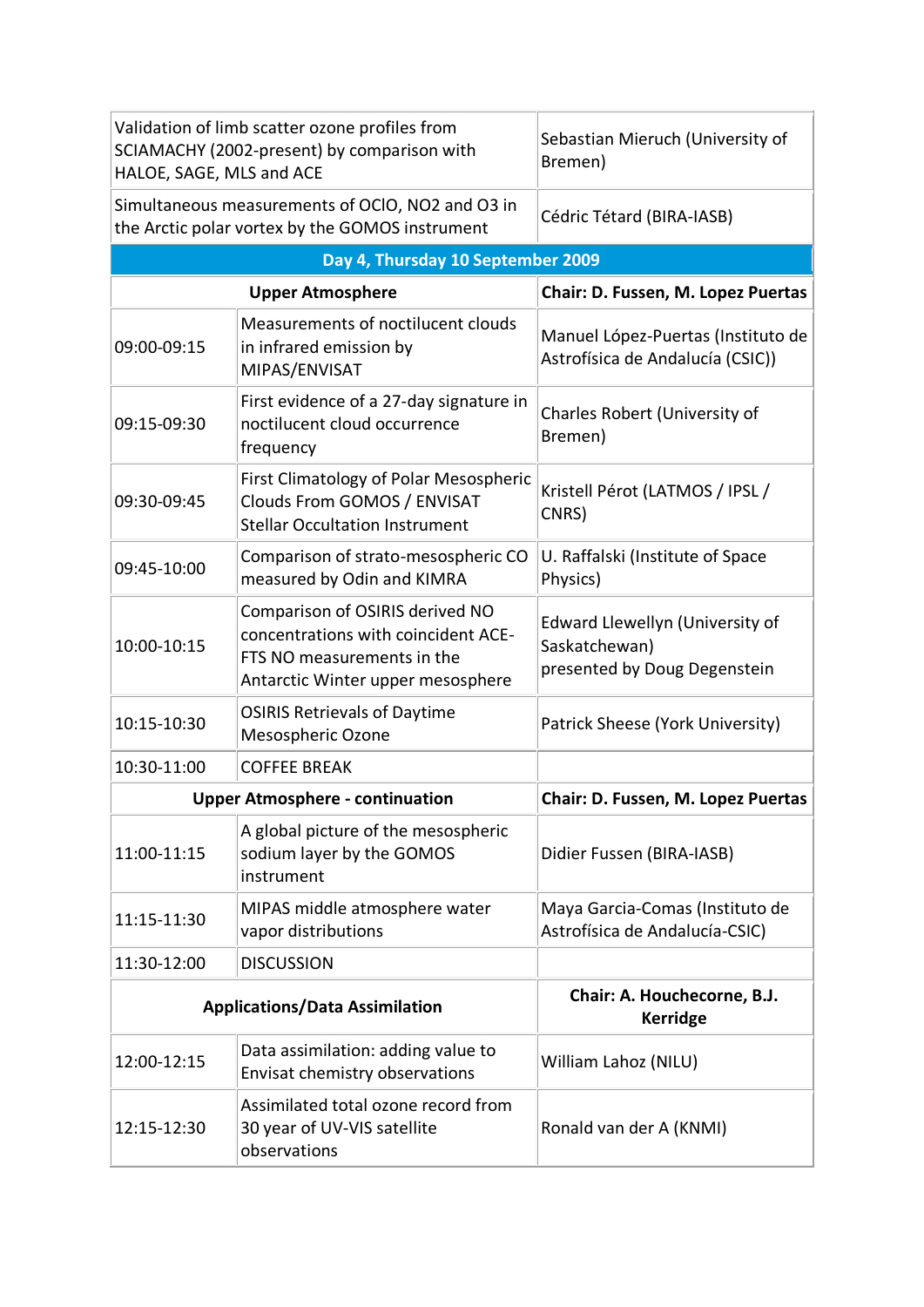| 12:30-12:45             | <b>BASCOE Ozone and Cly analyses</b><br>provided in the framework of<br><b>PROMOTE</b>                                                                                    | Quentin Errera (BIRA-IASB)                                                       |
|-------------------------|---------------------------------------------------------------------------------------------------------------------------------------------------------------------------|----------------------------------------------------------------------------------|
| 12:45-13:00             | Assimilation of stratospheric ozone<br>GOMOS data the isentropic transport<br>model MIMOSA: Comparison<br>between sub-optimal Kalman filter<br>and kriging.               | Charles Cot (UVSQ, UPMC, CNRS)                                                   |
| 13:00-14:00             | <b>LUNCH</b>                                                                                                                                                              |                                                                                  |
|                         | <b>Applications/Data Assimilation - continuation</b>                                                                                                                      | Chair: A. Houchecorne, B.J.<br><b>Kerridge</b>                                   |
| 14:00-14:15             | Sensitivity analysis for the assimilation<br>procedure of satellite-based aerosol<br>measurements in a chemical<br>transport model using aerosol<br>component information | Dmytro Martynenko (German<br>Aerospace Centre)                                   |
| 14:15-14:30             | The APOLLO (monitoring Atmospheric<br>POLLution with earth Observations)<br>project: an integrated platform for air<br>quality monitoring over Italy                      | Fabio Del Frate (Tor Vergata<br>University)<br>presented by Pasquale Sellitto    |
| 14:30-14:45             | NMVOC emissions over China<br>estimated from HCHO and CHOCHO<br>GOME-2 data                                                                                               | Jean-Francois Muller (Belgian<br>Institute for Space Aeronomy)                   |
| 14:45-15:00             | Estimating Ship emitted NO2 in the<br>Indian Ocean using satellite data                                                                                                   | Heinrich Bovensmann (University<br>of Bremen, FB1)                               |
| 15:00-15:30             | <b>DISCUSSION</b>                                                                                                                                                         |                                                                                  |
| 15:30-16:00             | <b>COFFEE BREAK</b>                                                                                                                                                       |                                                                                  |
| <b>Greenhouse Gases</b> |                                                                                                                                                                           | Chair: D. Crisp, G. Kirchengast                                                  |
| 16:00-16:15             | Information Content of Space Based<br><b>CO2 Measurements</b>                                                                                                             | David Crisp (Jet Propulsion<br>Laboratory/Caltech)                               |
| 16:15-16:30             | Methane and carbon dioxide column-<br>averaged mixing ratios from<br><b>SCIAMACHY on ENVISAT</b>                                                                          | Oliver Schneising (University of<br>Bremen FB1)<br>presented by Michael Buchwitz |
| 16:30-16:45             | Long-term analysis of methane as<br>retrieved from SCIAMACHY                                                                                                              | Christian Frankenberg (SRON -<br>Netherlands Institute for Space<br>Research)    |
| 16:45-17:00             | Long-term time series of water<br>vapour total columns from GOME,<br><b>SCIAMACHY and GOME-2</b>                                                                          | Stefan Noël (University of Bremen)                                               |
| 17:00-17:15             | The result of the initial functional<br>verification on orbit of GOSAT                                                                                                    | Masakatsu Nakajima (JAXA)                                                        |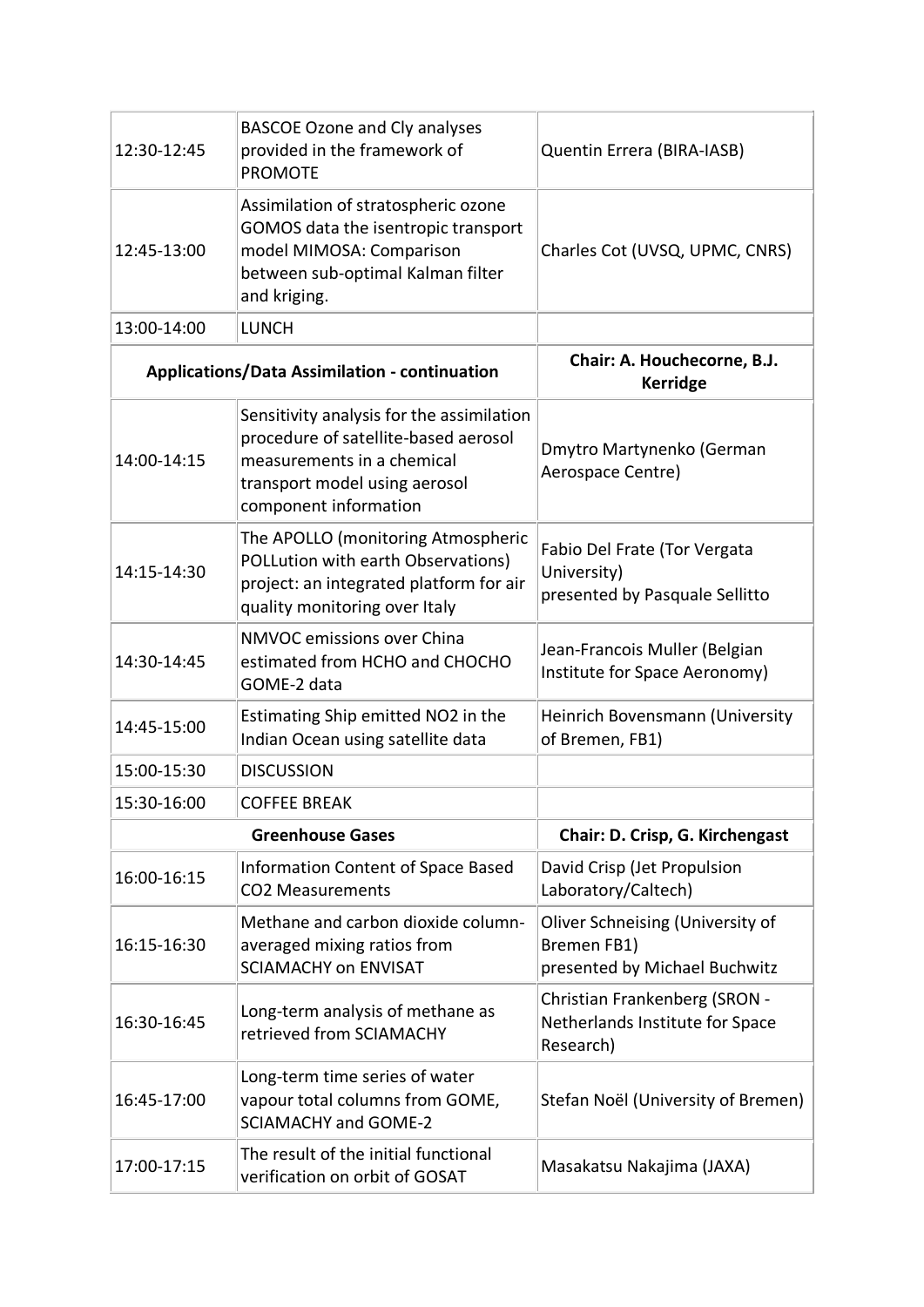| 17:15-17:30                                  | Preliminary results of the column<br>abundances of global carbon dioxide<br>and methane obtained from<br>Greenhouse gases Observing SATellite<br>(GOSAT)            | Yukio Yoshida (National Institute<br>for Environmental Studies) |  |  |  |
|----------------------------------------------|---------------------------------------------------------------------------------------------------------------------------------------------------------------------|-----------------------------------------------------------------|--|--|--|
| 17:30-18:00                                  | <b>DISCUSSION</b>                                                                                                                                                   |                                                                 |  |  |  |
|                                              | Day 5, Friday 11 September 2009                                                                                                                                     |                                                                 |  |  |  |
|                                              | <b>Future Mission Studies</b>                                                                                                                                       | Chair: R. Munro, D. Murtagh                                     |  |  |  |
| 09:00-09:15                                  | Mission requirements for GMES<br>Sentinels 4 and 5                                                                                                                  | Joerg Langen (ESA)                                              |  |  |  |
| 09:15-09:30                                  | <b>Trace Gas Performance of Sentinel 4</b><br>UVN on Meteosat Third Generation                                                                                      | Heinrich Bovensmann (University<br>of Bremen, FB1)              |  |  |  |
| 09:30-09:45                                  | ADM-Aeolus: ESA's Wind Lidar<br>Mission                                                                                                                             | Paul Ingmann (ESA/ESTEC)<br>presented by Joerg Langen           |  |  |  |
| 09:45-10:00                                  | QB50, an international network of 50<br>CubeSats for multi-point, in-situ<br>measurements in the lower<br>thermosphere and re-entry research                        | Jean-Marie Muylaert (von Karman<br>Institute)                   |  |  |  |
| 10:00-10:15                                  | <b>ACCURATE: Climate Benchmark</b><br>Profiling of Greenhouse Gases,<br>Thermodynamic Variables, and Wind<br>from Space by Combined MW and IR-<br>laser Occultation | <b>Gottfried Kirchengast (University</b><br>of Graz)            |  |  |  |
| 10:15-10:30                                  | PREMIER: a proposed satellite mission<br>to observe processes controlling<br>atmospheric composition in the<br>height range most important to<br>climate            | Brian Kerridge (Rutherford<br>Appleton Laboratory)              |  |  |  |
| 10:30-11:00                                  | <b>COFFEE BREAK</b>                                                                                                                                                 |                                                                 |  |  |  |
| <b>Future Mission Studies - continuation</b> |                                                                                                                                                                     | Chair: R. Munro, D. Murtagh                                     |  |  |  |
| 11:00-11:15                                  | Retrieval of vegetation chlorophyll<br>fluorescence from FLEX spaceborne<br>measurements in the O2A and O2B<br>absorption bands                                     | Luis Guanter (GFZ Potsdam)                                      |  |  |  |
| 11:15-11:30                                  | Aerosol retrieval fort the Multi-<br>Spectral Imager (MSI) on EartCARE                                                                                              | Wolfgang von Hoyningen-Huene<br>(University of Bremen)          |  |  |  |
| 11:30-11:45                                  | Discussion                                                                                                                                                          |                                                                 |  |  |  |
| 11:45-12:00                                  | Summary on Trace Gases in the<br>Stratosphere                                                                                                                       |                                                                 |  |  |  |